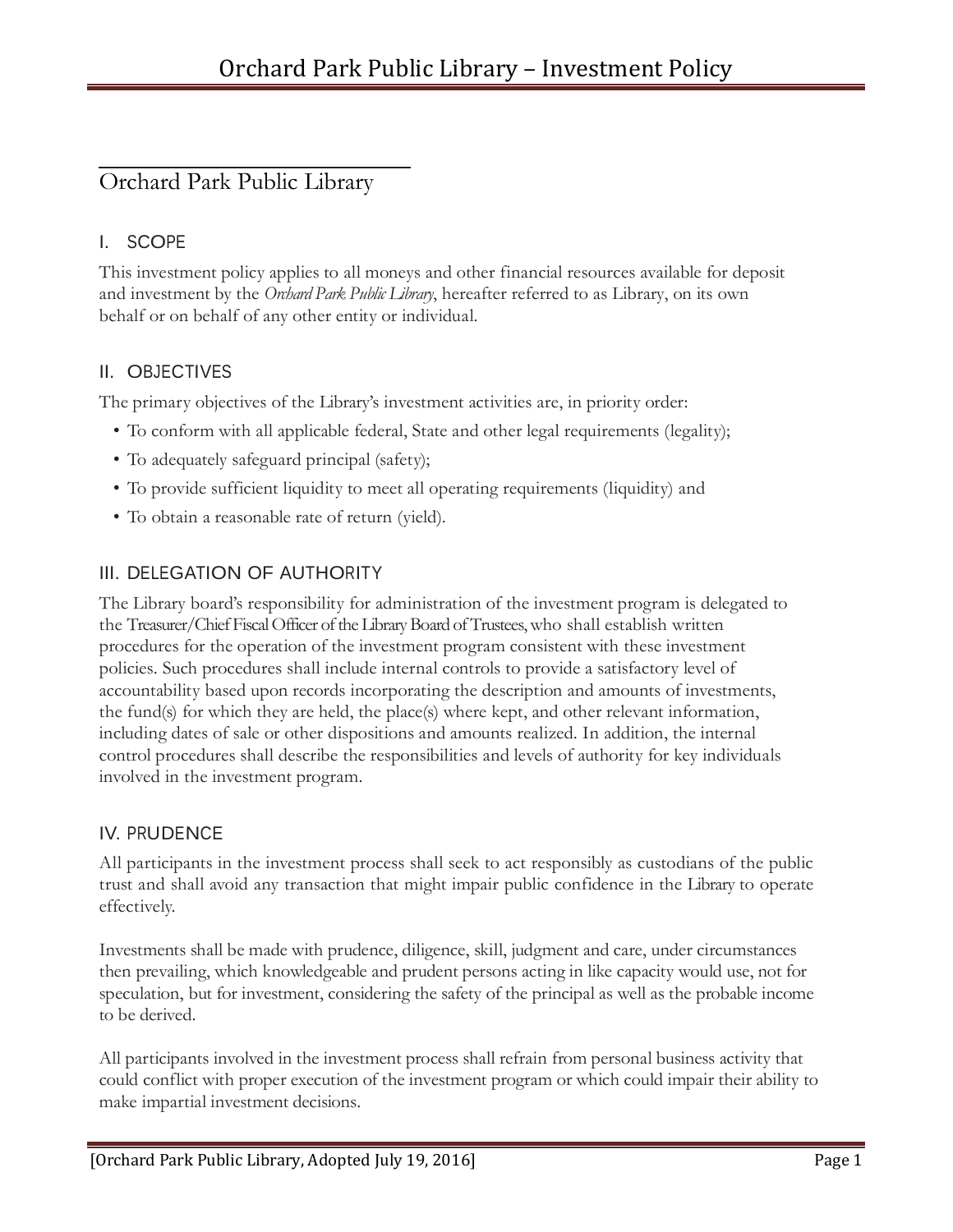#### V. DIVERSIFICATION

It is the policy of the Library to diversify its deposits and investments by financial institution, by investment instrument, and by maturity scheduling.

The Library board shall establish appropriate limits for the amount of investments which can be made with each financial institution or dealer, and shall evaluate this listing at least annually.

#### VI. INTERNAL CONTROLS

It is the policy of the Library for all moneys collected by any officer or employee of the Library to transfer those funds to the Treasurer/Chief Fiscal Officer within 30 days of deposit, or within the time period specified in law, whichever is shorter.

The *Treasurer/Chief Fiscal Officer* is responsible for establishing and maintaining internal control procedures to provide reasonable, but not absolute, assurance that deposits and investments are safeguarded against loss from unauthorized use or disposition, that transactions are executed in accordance with management's authorization, properly recorded, and managed in compliance with applicable laws and regulations.

### VII. DESIGNATION OF DEPOSITARIES

The banks and trust companies that are authorized for the deposit of moneys, and the maximum amount which may be kept on deposit at any time, are:

| <b>Depositary Name</b>          | <b>Maximum Amount</b> | <b>Officer</b> |
|---------------------------------|-----------------------|----------------|
| M and T Bank/Savings & Checking | \$250,000.00          | Treasurer/CFO  |
| Community Foundation            | \$250,000.00          | Treasurer/CFO  |
|                                 |                       |                |
|                                 |                       |                |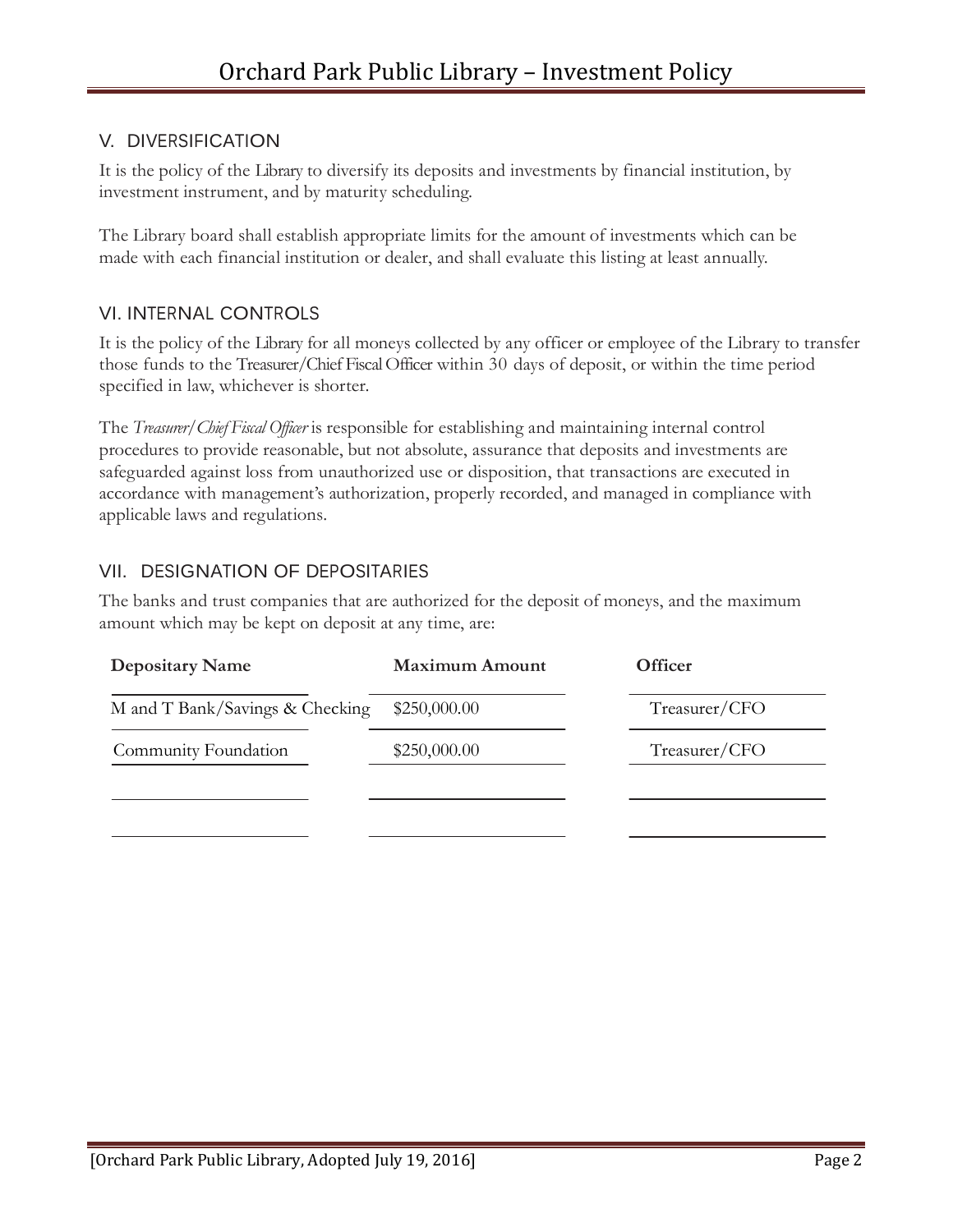#### VIII. PERMITTED INVESTMENTS

NOTE: This list is for purposes of illustration only. Governing boards, in the exercise of their prudent discretion, must determine which types of investments, authorized by law, to include as permitted investments. Note that the list below *does not include all types of investments authorized by law.*

As provided by General Municipal Law Section 11, the Library Board of Trustees authorizes the *Treasurer/CFO* to invest moneys not required for immediate expenditure for terms not to exceed its projected cash flow needs in the following types of investments:

- Special time deposit accounts in, or certificates of deposit issued by, a bank or trust company located and authorized to do business in the State of New York;
- Through a Deposit Placement Program, certificates of deposit in one or more "banking institutions", as defined in Banking Law Section 9-r;
- Obligations of the United States of America;
- Obligations guaranteed by agencies of the United States of America, where the payment of principal and interest are guaranteed by the United States of America;
- Obligations of the State of New York; and

• With the approval of the State Comptroller, obligations issued pursuant to Local Finance Law Section 24.00 or 25.00 (i.e., Tax Anticipation Notes and Revenue Anticipation Notes) by any municipality, school district or district corporation in the State of New York other than the Library.

All investment obligations shall be payable or redeemable at the option of the Library within such times as the proceeds will be needed to meet expenditures for purposes for which the moneys were provided and, in the case of obligations purchased with the proceeds of bonds or notes, shall be payable or redeemable in any event at the option of the Library within two years of the date of purchase. Time deposit accounts and certificates of deposit shall be payable within such times as the proceeds will be needed to meet expenditures for which the moneys were obtained, and shall be secured as provided in Sections VIII and IX herein.

Except as may otherwise be provided in a contract with bondholders or note holders, any moneys of the Library authorized to be invested may be commingled for investment purposes, provided that any investment of commingled moneys shall be payable or redeemable at the option of the Library within such time as the proceeds shall be needed to meet expenditures for which such moneys were obtained, or as otherwise specifically provided in General Municipal Law Section 11. The separate identity of the sources of these funds shall be maintained at all times and income received shall be credited on a pro rata basis to the fund or account from which the moneys were invested.

Any obligation that provides for the adjustment of its interest rate on set dates is deemed to be payable or redeemable on the date on which the principal amount can be recovered through demand by the holder.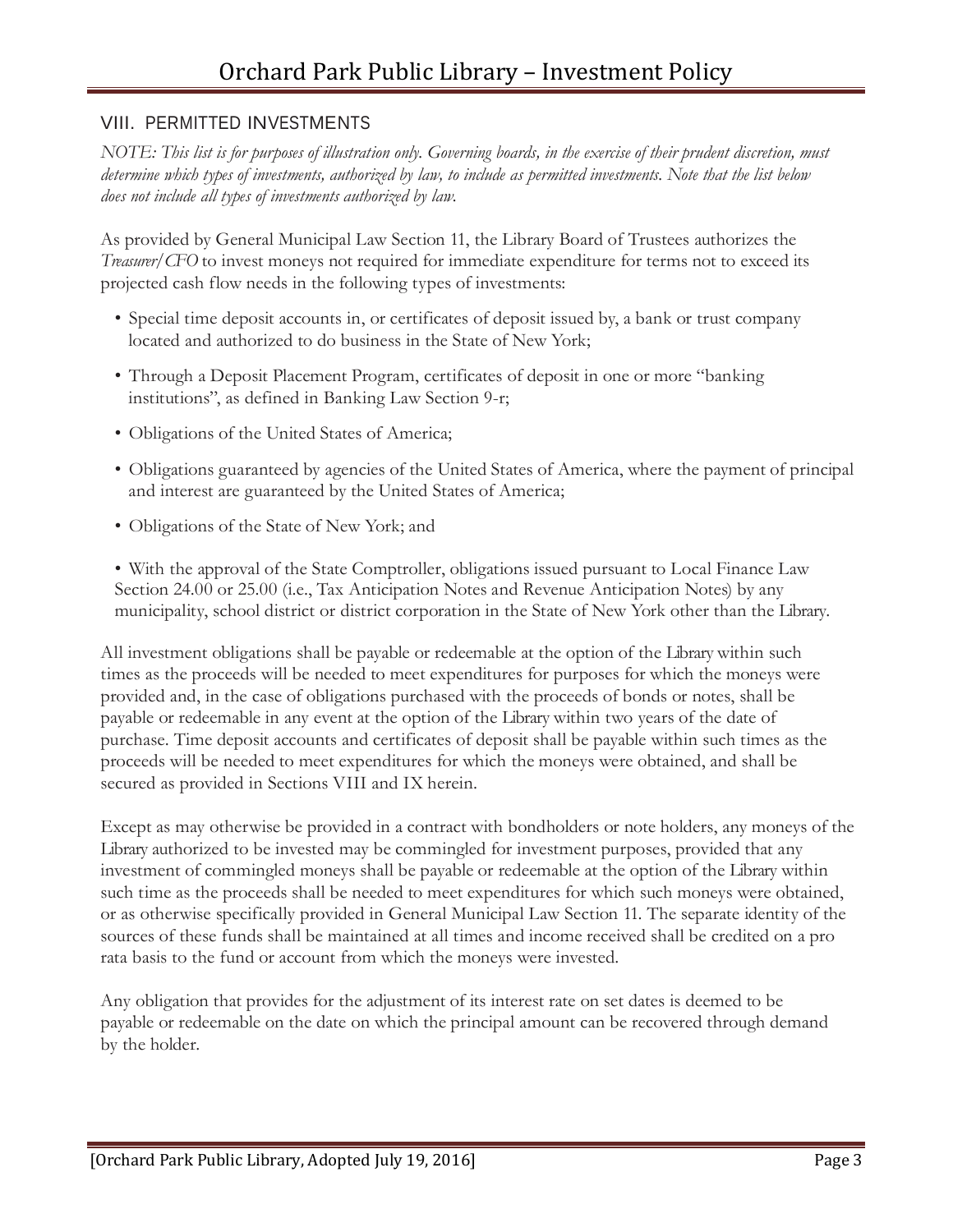### IX. AUTHORIZED FINANCIAL INSTITUTIONS AND DEALERS

All financial institutions and dealers with which the Library transacts business shall be creditworthy, and have an appropriate level of experience, capitalization, size and other factors that make the financial institution or the dealer capable and qualified to transact business with the Library. The Treasurer/CFO shall evaluate the financial position and maintain a listing of proposed depositaries, trading partners, and custodians. Recent Reports of Condition and Income (call reports) shall be obtained for proposed banks, and security dealers that are not affiliated with a bank shall be required to be classified as reporting dealers affiliated with the New York Federal Reserve Bank, as primary dealers.

The Library shall maintain a list of financial institutions and dealers approved for investment purposes and establish appropriate limits to the amounts of investments that can be made with each financial institution or dealer.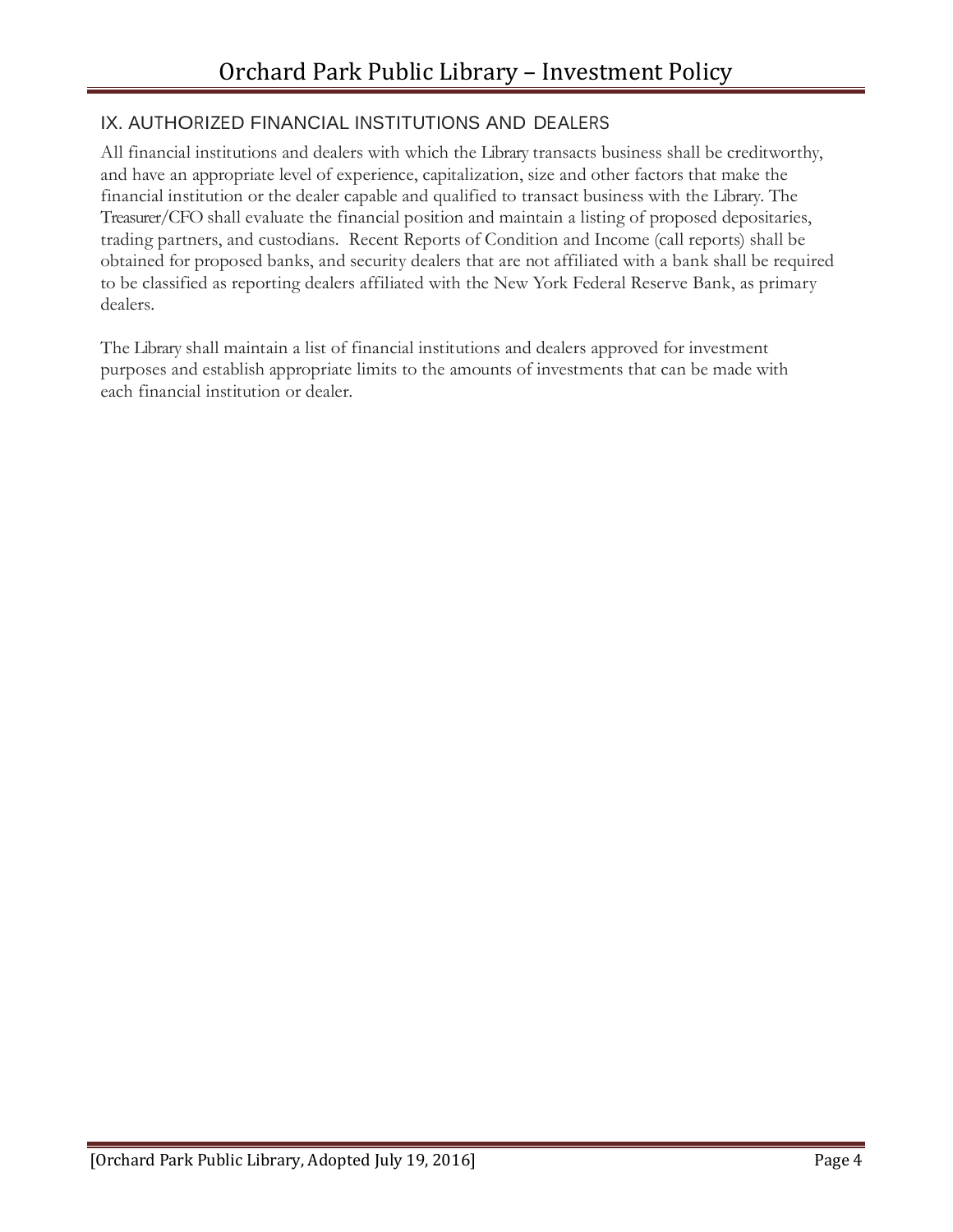#### X.PURCHASE OF INVESTMENTS

The *Treasurer/CFO* is authorized to contract for the purchase of investments:

- 1.Directly, from an authorized trading partner
- 2.By participation in a cooperative investment agreement with other authorized municipal corporations pursuant to Article 5-G of the General Municipal Law and in accordance with Article 3-A of the General Municipal Law.

All purchased obligations, unless registered or inscribed in the name of the Library, shall be purchased through, delivered to and held in the custody of a bank or trust company. Such obligations shall be purchased, sold or presented for redemption or payment by such bank or trust company only in accordance with prior written authorization from the officer authorized to make the investment. All such transactions shall be confirmed in writing to the Library by the bank or trust company.

Any obligation held in the custody of a bank or trust company shall be held pursuant to a written custodial agreement as described in General Municipal Law Section 10(3)(a). The agreement shall provide that securities held by the bank or trust company, as agent of, and custodian for, the Library , will be kept separate and apart from the general assets of the custodial bank or trust company and will not be commingled with or become part of the backing of any other deposit or other bank liability. The agreement shall also describe how the custodian shall confirm the receipt and release of the securities. Such agreement shall include all provisions necessary to secure the Library's perfected interest in the securities, and the agreement may also contain other provisions that the Library board deems necessary. The security and custodial agreements shall also include all other provisions necessary to provide the Library with a perfected interest in the securities.

The *Treasurer/CFO,* where authorized, can direct the bank or trust company to register and hold the evidences of investments in the name of its nominee, or may deposit or authorize the bank or trust company to deposit, or arrange for the deposit of any such evidences of investments with a federal reserve bank or other book-entry transfer system operated by a federally regulated entity. The records of the bank or trust company shall show, at all times, the ownership of such evidences of investments, and they shall be, when held in the possession of the bank or trust company, at all times, kept separate from the assets of the bank or trust company. All evidences of investments delivered to a bank or trust company shall be held by the bank or trust company pursuant to a written custodial agreement as set forth in General Municipal Law Section 10(3)(a), and as described earlier in this section. When any such evidences of investments are so registered in the name of a nominee, the bank or trust company shall be absolutely liable for any loss occasioned by the acts of such nominee with respect to such evidences of investments.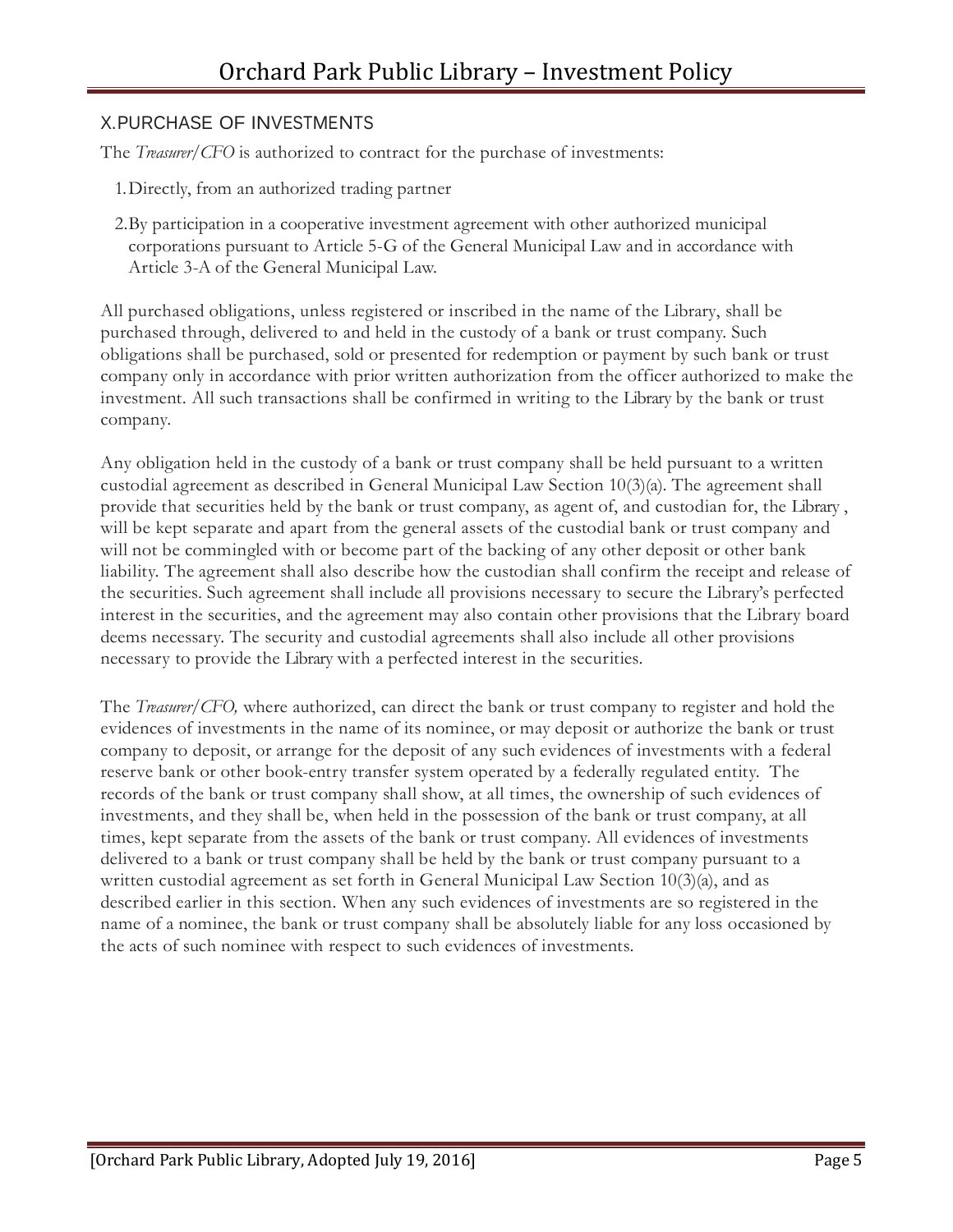### XI. COURIER SERVICE

The *Treasurer/CFO* may, subject to the approval of the Library board by resolution, enter into a contract with a courier service for the purpose of causing the deposit of public funds with a bank or trust company. The courier service shall be required to obtain a surety bond for the full amount entrusted to the courier, payable to the Library and executed by an insurance company authorized to do business in the State of New York, with a claims-paying ability that is rated in the highest rating category by at least two nationally recognized statistical rating organizations, to insure against any loss of public deposits entrusted to the courier service for deposit or failure to deposit the full amount entrusted to the courier service.

The Library may agree with the depositary bank or trust company that the bank or trust company will reimburse all or part of, but not more than, the actual cost incurred by the Library in transporting items for deposit through a courier service. Any such reimbursement agreement shall apply only to a specified deposit transaction, and may be subject to such terms, conditions and limitations as the bank or trust company deems necessary to ensure sound banking practices, including, but not limited to, any terms, conditions or limitations that may be required by the Department of Financial Services or other federal or State authority.

# XII. REVIEW AND AMENDMENTS

The *Library* shall review this investment policy as necessary, and it shall have the power to amend this policy at any time.

### XIII. DEFINITIONS

The terms "public funds," "public deposits," "bank," "trust company," "eligible securities," "eligible surety bond," and "eligible letter of credit" shall have the same meanings as set forth in General Municipal Law Section 10.